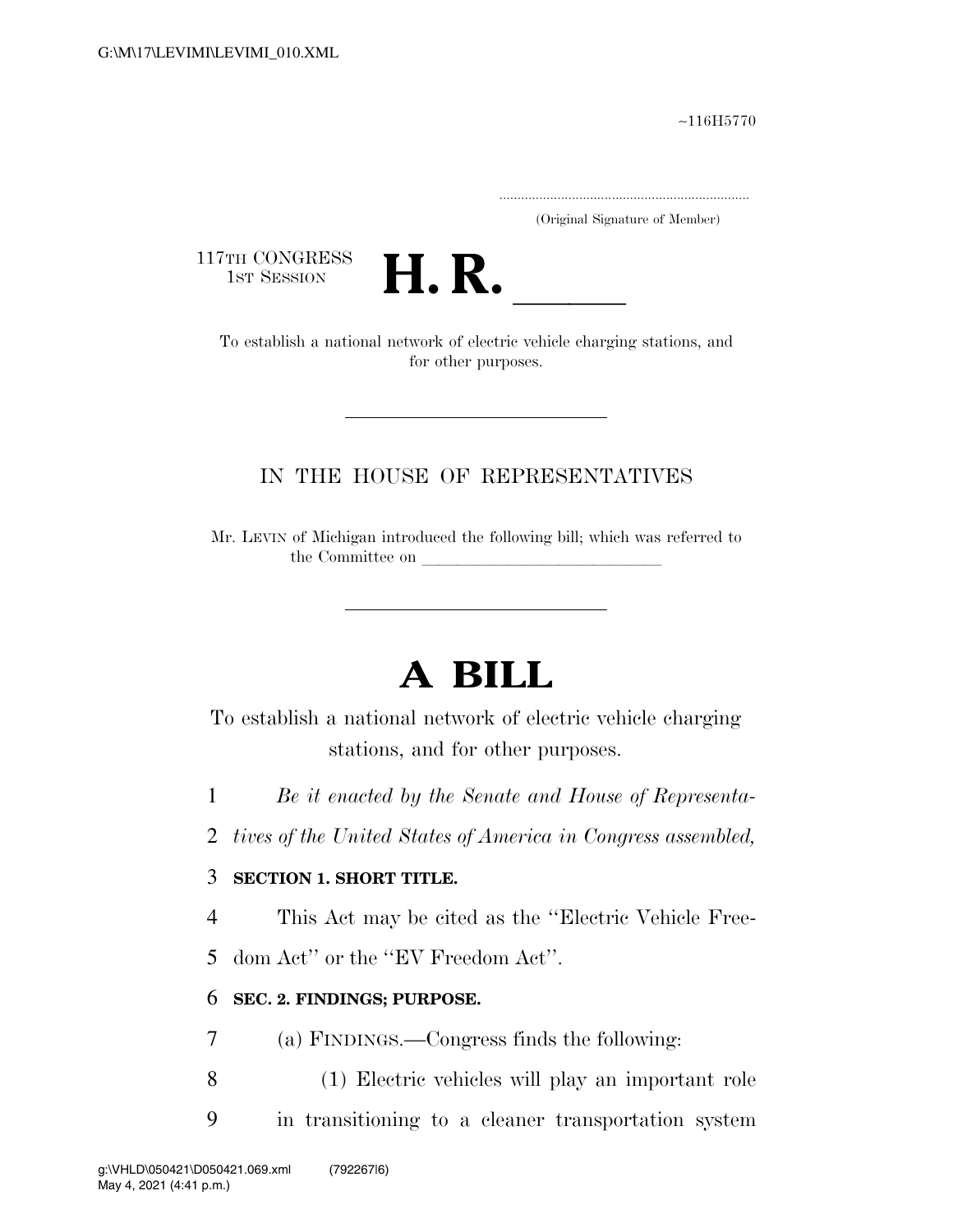that protects Americans' health and our planet. Ac- cording to the United States Department of Energy, electric vehicles ''produce fewer emissions that con- tribute to climate change and smog than conven-tional vehicles.''

 (2) Electric vehicles are becoming more popular among American consumers. United States sales of electric vehicles increased 27 percent between 2016 and 2017, and 81 percent between 2017 and 2018, achieving a record sales volume of 361,307 units.

 (3) Access to electric vehicle charging stations is currently insufficient to meet consumer demand. According to the National Renewable Energy Lab- oratory, ''two key areas of needed improvement in actual vehicle charging are speed (reducing battery charging times) and coverage (having adequate and accessible charging stations)''.

 (4) Demand for publicly accessible electric vehi- cle chargers is projected to grow. There are an esti- mated 41,878 publicly available electric vehicle di- rect current fast charging stations (DC Fast and Level 2) with 101,296 charging outlets available in the United States. A report released in April 2021 by Lawrence Berkeley Labs at the University of California-Berkley, estimated that the number of EV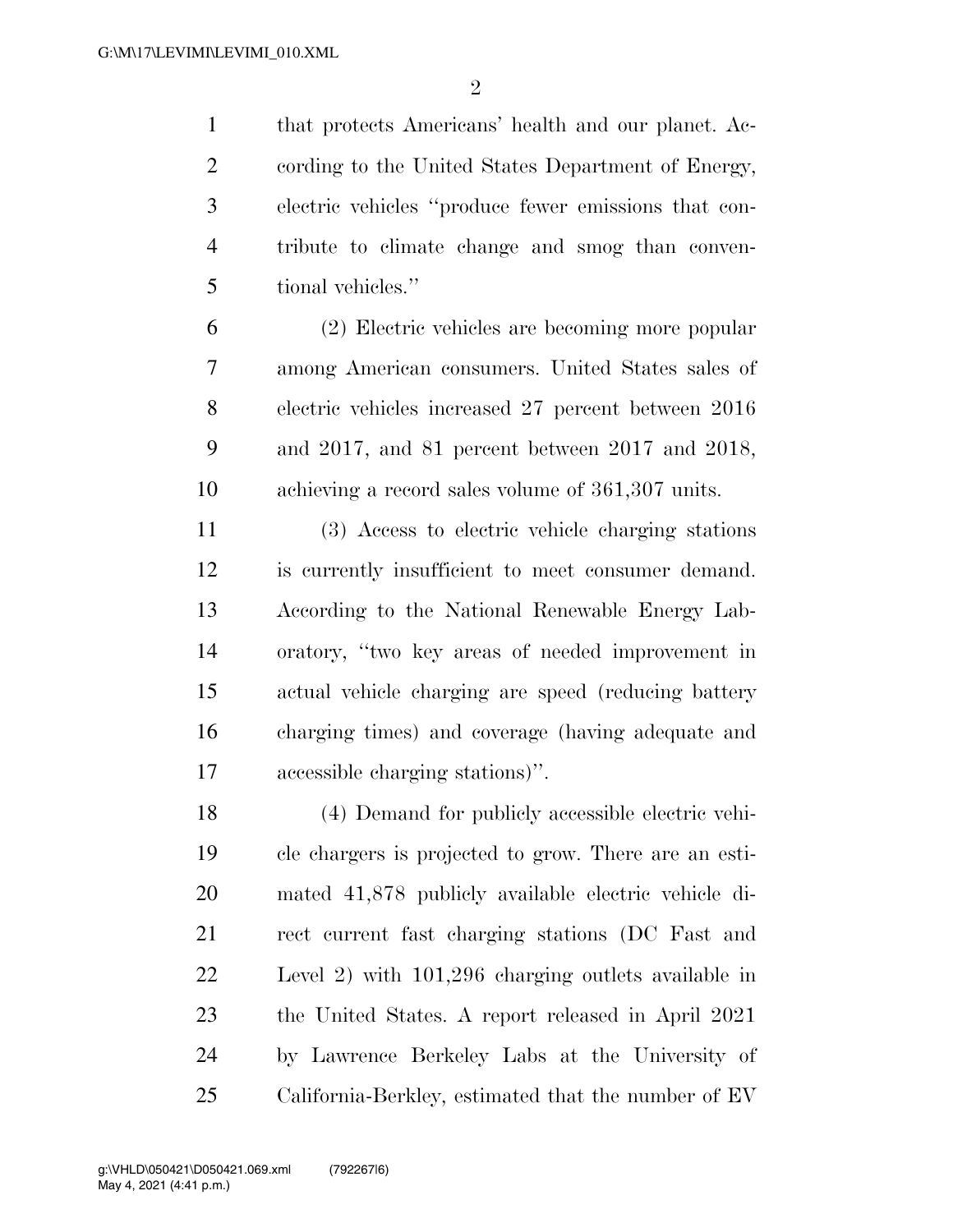chargers required to support the accelerated transi- tion necessary to meet GHG was 8.1 million public EV charge points by 2050.

 (5) In August 2020, cumulative U.S. plug-in electric vehicle sales reached 1.6 million units. In February 2021, 53,247 electric vehicles were sold in the United States, a 64.8 percent increase from the electric vehicle sales in February 2020.

 (6) However, China and the European Union are exceeding the United States in the EV manufac-11 turing sector. China is the world leader in total EV production and total EV sales; 45 percent of global electric vehicles were built and sold in China. China also already produces the global majority of pas- senger EVs (60 percent) and is expected to produce 65 percent of global lithium-ion batteries by 2021. Currently, China has 7 of the 10 largest lithium-ion mega-factories by production capacity, while the United States only has one. Europe accounted for 24 percent of the global EV fleet in 2018. In order 21 for the United States to remain a competitor in auto manufacturing, the U.S. must greatly increase in- vestment in the infrastructure necessary for wide adoption of EVs.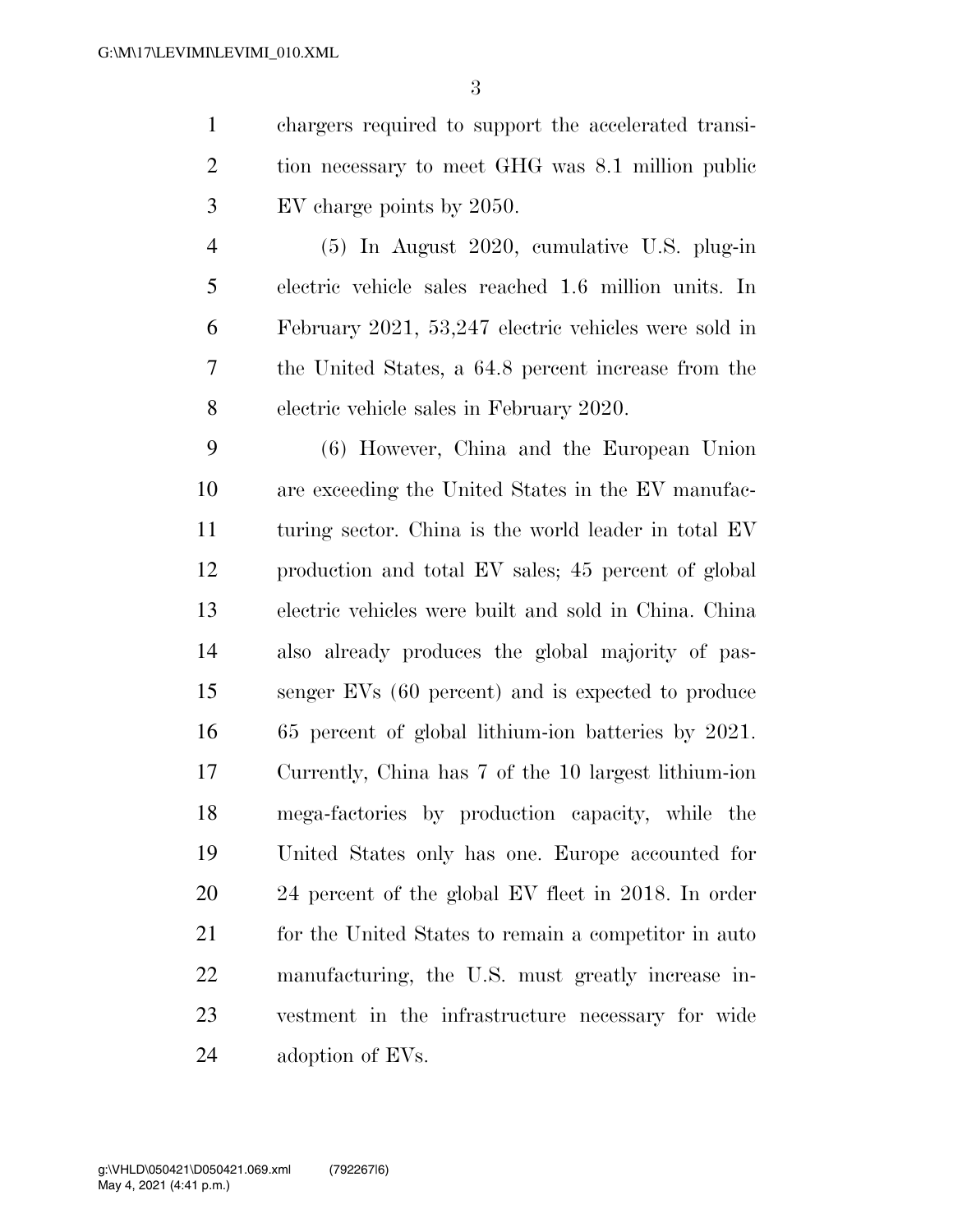(7) Americans demand the freedom to roam with their electric vehicle and convenient charging opportunities. However, failure to expand access to publicly accessible electric vehicle chargers will pre- vent the wider adoption of electric vehicles and, therefore, hinder progress towards a more sustain- able transportation system. According to a study produced by the Michigan Energy Office and Michi- gan State University, ''limited charging infrastruc- ture for electric vehicles has been one of the main barriers in adopting these vehicles''.

 (8) Expediting the wider adoption of electric ve- hicles will require considerable changes to consumer behavior, which will not be possible without the cre- ation of necessary infrastructure. According to a study produced by the Transportation Research Board and National Research Council, ''adoption and diffusion of new innovations can be a long-term, complicated process that is especially slow for prod-20 ucts that cost tens of thousands of dollars and where consumers have questions about infrastructure avail- ability, resale value, and other variables'', and ''a perception of a lack of public charging infrastructure might hinder [plug-in electric vehicle] deployment.'' Thus, greatly expanding access to publicly accessible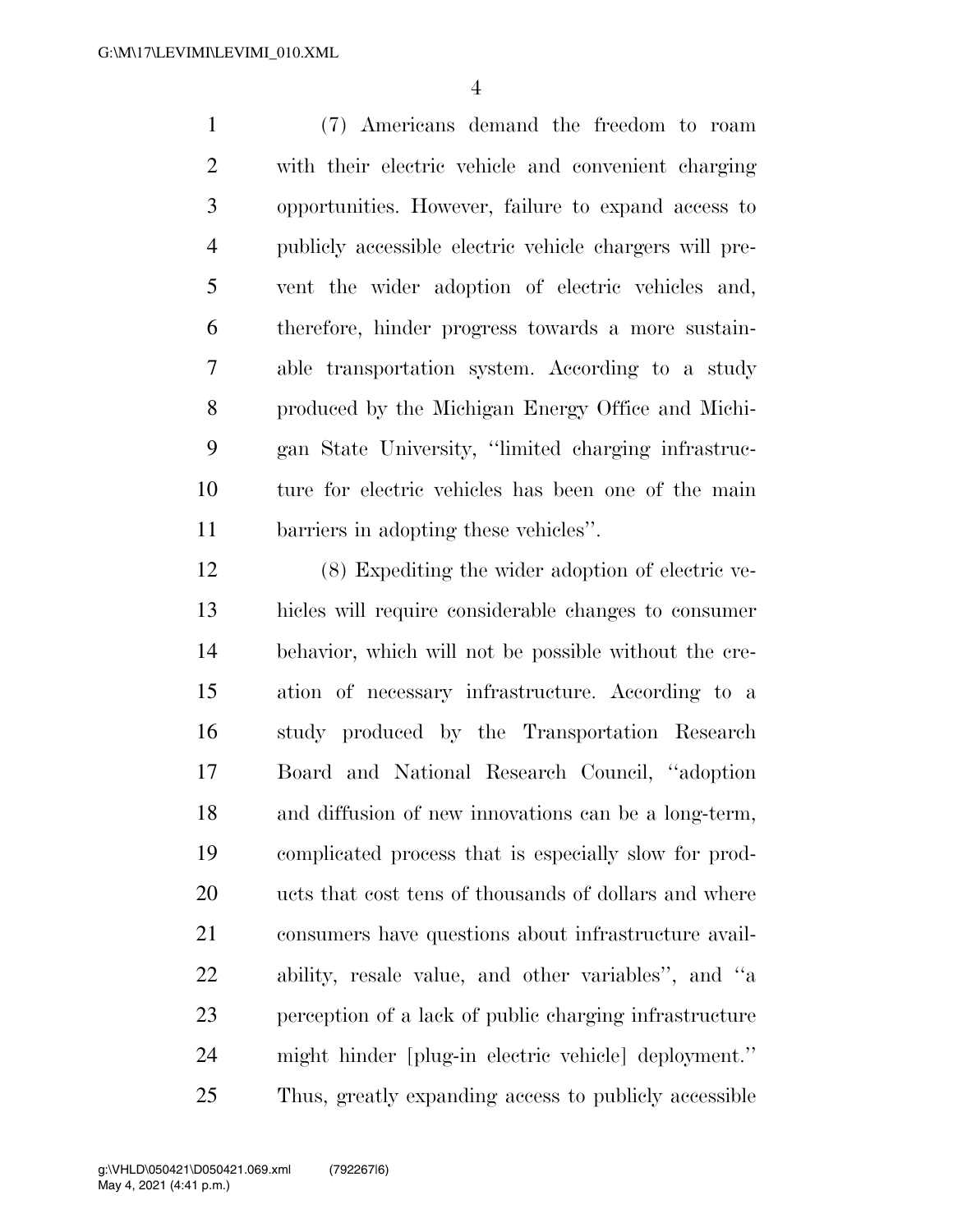electric vehicle chargers will be essential to changing consumer behavior radically and, accordingly, accel- erating the wider adoption of electric vehicles. (b) PURPOSE.—The purpose of this Act is to estab- lish a network of electric vehicle charging stations along eligible roads so that the United States may lead the world in protecting the environment while improving consumer experiences. The implementation of this Act will encourage the widespread adoption of light-, medium-, and heavy-duty electric vehicles by—

 (1) establishing a convenient system of charging networks;

 (2) allowing drivers to charge vehicles more quickly; and

 (3) ensuring that vehicle charging is equitably accessible and reasonably priced, enabling long-dis-tance travel along eligible roads.

(c) DEFINITIONS.—In this Act:

 (1) ELIGIBLE ROAD.—The term ''eligible road'' means a road that—

 (A) is part of the National Highway Sys- tem (as such term is defined in section 101 of 23 title 23, United States Code); and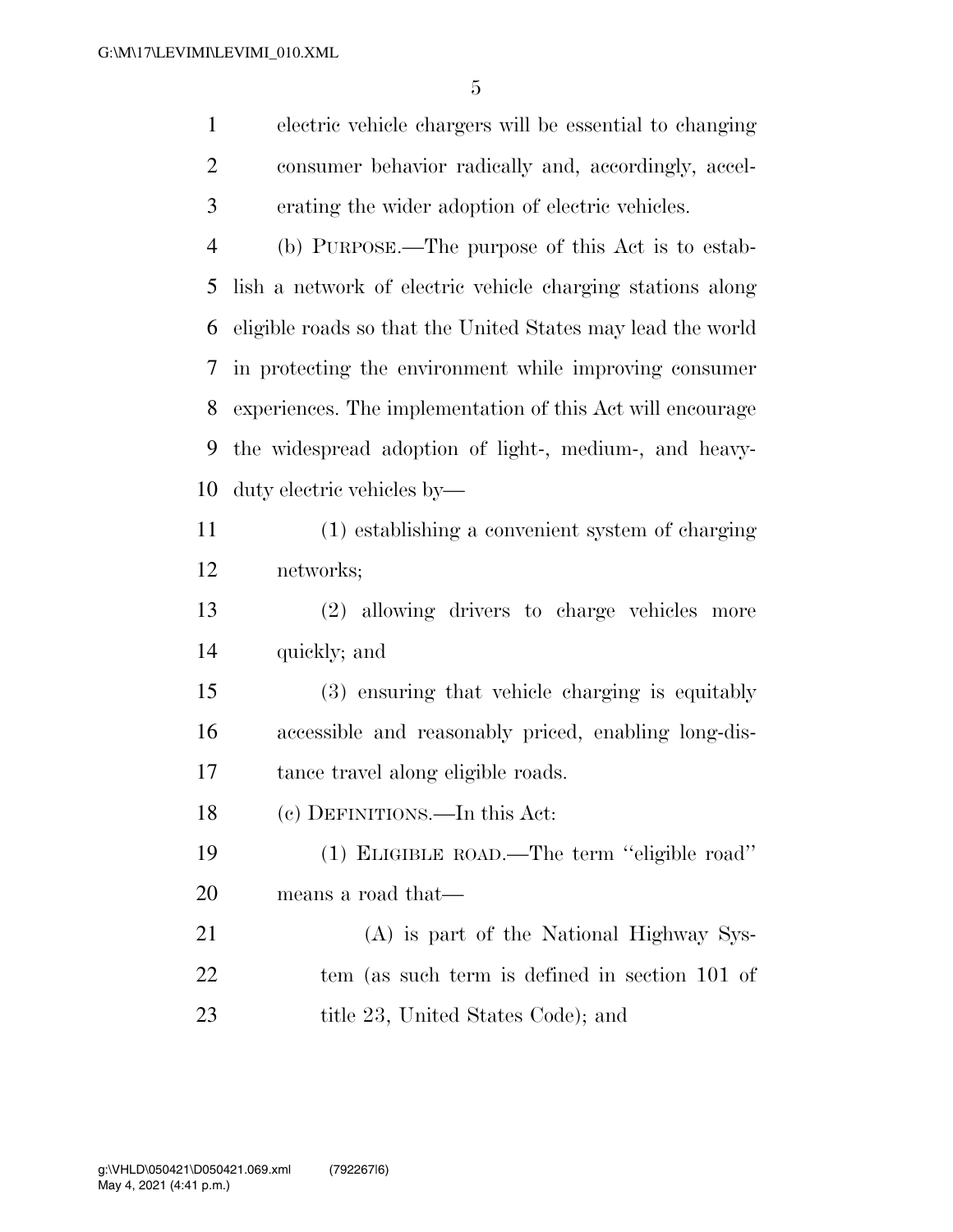(B) is a public road (as such term is de- fined in section 101 of title 23, United States Code).

4 (2) PUBLICLY AVAILABLE EVSE.—

 (A) IN GENERAL.—The term ''publicly available EVSE'' means electric vehicle supply equipment and any associated parking spaces designated by the property owner or lessee to be available to, and accessible by, the public for any period of time, including electric vehicle supply equipment and associated parking spaces if any member of the public can obtain vehic- ular access to the facility for free or through payment of a fee.

 (B) EXCLUSION.—The term ''publicly available EVSE'' does not include—

 (i) electric vehicle supply equipment and any associated parking spaces in a workplace if the electric vehicle supply equipment and associated parking spaces are clearly marked and operated as avail- able exclusively to employees or contracted drivers; and

 (ii) electric vehicle supply equipment and any associated parking spaces that are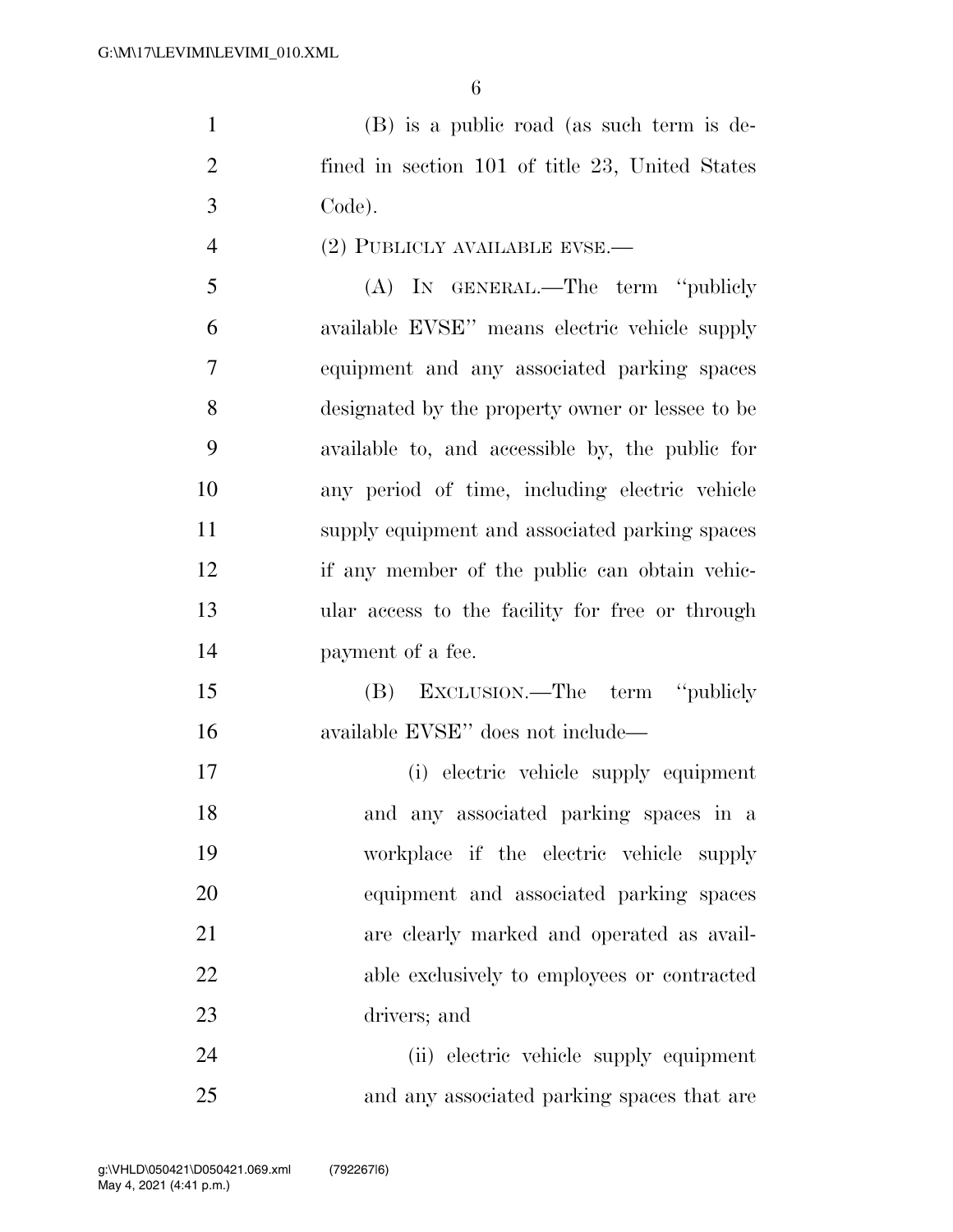| $\mathbf{1}$   | locked behind gates, walls or obstructed in          |
|----------------|------------------------------------------------------|
| $\overline{2}$ | any manner to prevent a driver from                  |
| 3              | charging their vehicle at a reasonable cost.         |
| $\overline{4}$ | (3) RENEWABLE ENERGY SOURCE.—The term                |
| 5              | "renewable energy source" means a renewable          |
| 6              | source of generated energy, including the following: |
| 7              | (A) Solar, including electricity.                    |
| 8              | $(B)$ Wind.                                          |
| 9              | (C) Ocean, including tidal, wave, current,           |
| 10             | and thermal.                                         |
| 11             | (D) Geothermal, including electricity and            |
| 12             | heat pumps.                                          |
| 13             | (E) New hydroelectric generation capacity            |
| 14             | achieved from increased efficiency or additions      |
| 15             | of new capacity—                                     |
| 16             | (i) at an existing hydroelectric project;            |
| 17             | and                                                  |
| 18             | (ii) that was placed in service on or                |
| 19             | after January 1, 1999.                               |
| 20             | (F) Hydrogen used in fuel cells or other             |
| 21             | non-combustion technologies.                         |
| 22             | (G) Thermal energy generated by any of               |
| 23             | sources described in subparagraphs (A)<br>the        |
| 24             | through $(F)$ .                                      |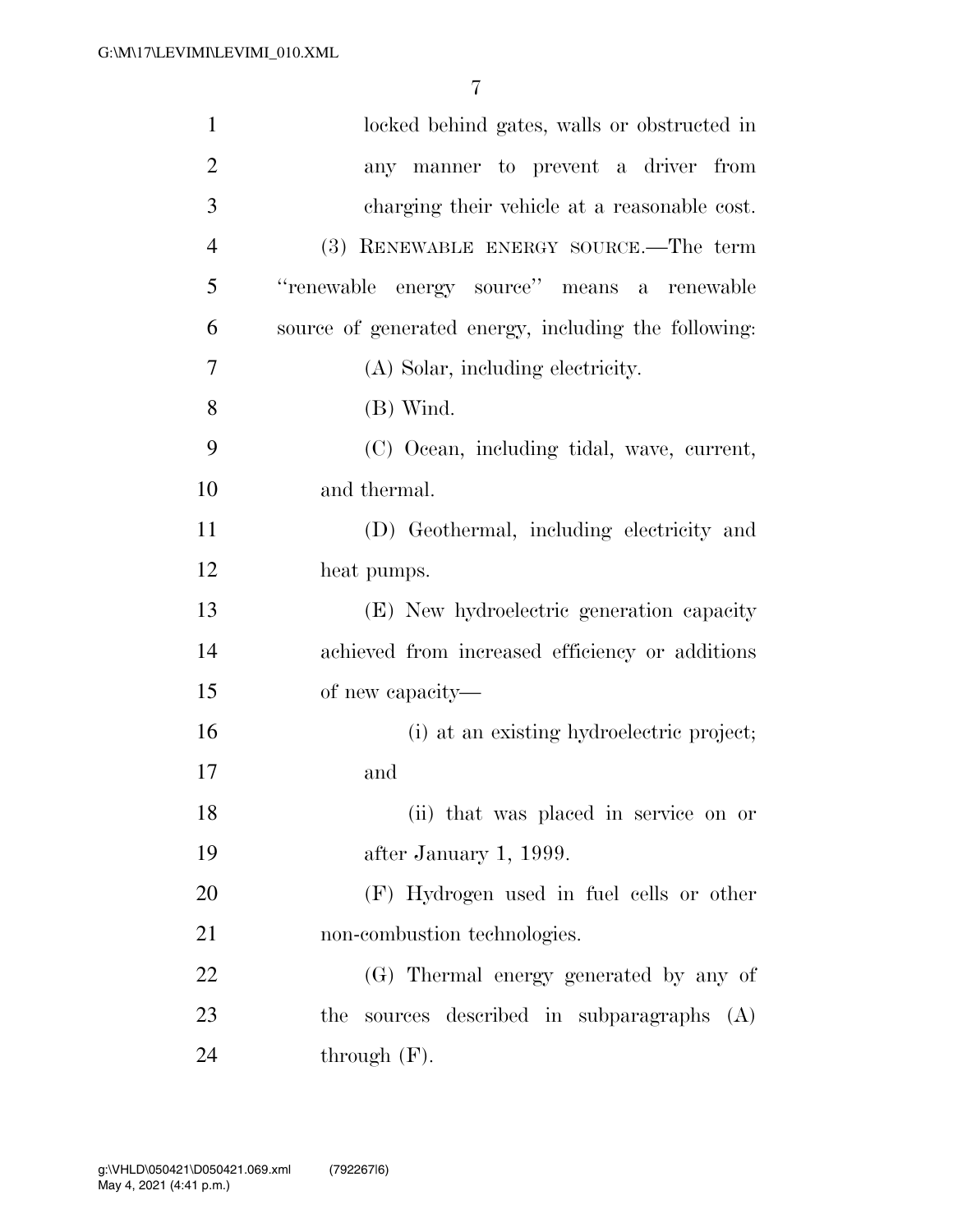| $\mathbf{1}$   | (4) FRONTLINE AND VULNERABLE COMMU-                       |
|----------------|-----------------------------------------------------------|
| $\overline{2}$ | NITY.—The term "frontline and vulnerable commu-           |
| 3              | nity" means a community—                                  |
| $\overline{4}$ | $(A)$ in an area described in section 301(a)              |
| 5              | of the Public Works and Economic Develop-                 |
| 6              | ment Act of 1965 (42 U.S.C. 3161(a)); and                 |
| 7              | (B) in which elimate change, pollution, or                |
| 8              | environmental destruction have exacerbated sys-           |
| 9              | temic racial, regional, social, environmental,            |
| 10             | gender, and economic injustices by dispropor-             |
| 11             | tionately affecting Black, Brown, and Indige-             |
| 12             | nous peoples, other communities of color, mi-             |
| 13             | grant communities, deindustrialized commu-                |
| 14             | nities, depopulated rural communities, the poor,          |
| 15             | low-income workers, women, the elderly, the               |
| 16             | unhoused, people with disability, or youth.               |
| 17             | SEC.<br>NATIONAL NETWORK OF ELECTRIC VEHICLE<br>3.        |
| 18             | <b>CHARGING STATIONS ALONG ELIGIBLE</b>                   |
| 19             | ROADS.                                                    |
| 20             | (a) PLAN.—The Secretary of Transportation, in co-         |
| 21             | ordination with the Secretary of Energy, shall devise a   |
| 22             | plan to create a network of publicly available EVSE along |
| 23             | eligible roads.                                           |
| 24             | (b) SUBMISSION.—Not later than 1 year after the           |
| 25             | date of enactment of this Act, the Secretary of Transpor- |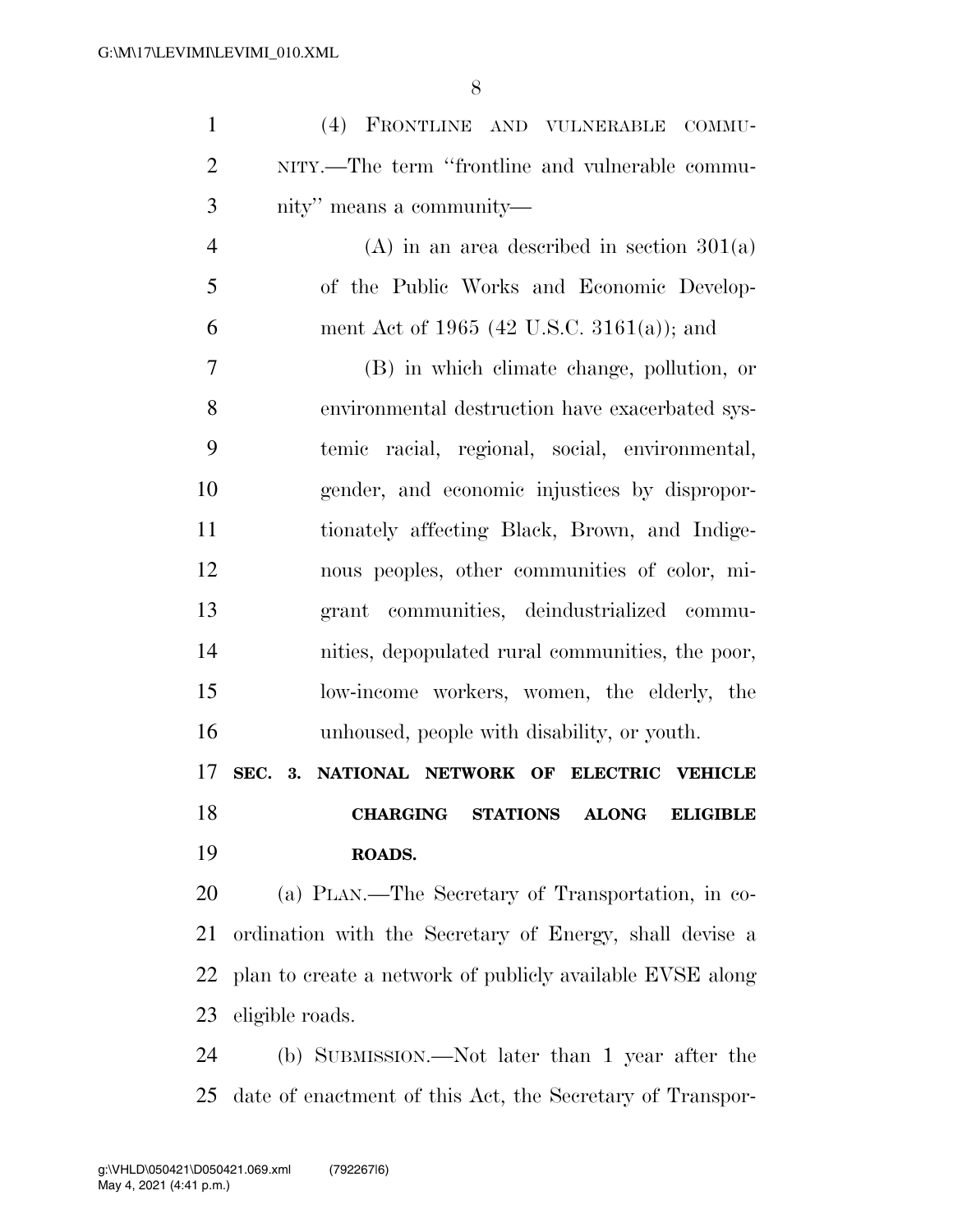tation, in coordination with the Secretary of Energy, shall submit the plan to the Speaker of the House of Represent- atives, the Minority Leader of the House of Representa- tives, the Majority Leader of the Senate, the Minority Leader of the Senate, and the Chairs and Ranking Mem-bers of—

- (1) the Committee on Transportation and In-frastructure of the House of Representatives;
- (2) the Committee on Environment and Public Works of the Senate;

 (3) the Subcommittee on Transportation, Hous- ing and Urban Development, and Related Agencies of the Committee on Appropriations of the House of Representatives; and

 (4) the Subcommittee on Transportation, Hous- ing and Urban Development, and Related Agencies of the Committee on Appropriations of the Senate. (c) CONSIDERATIONS.—The Secretary of Transpor- tation, in coordination with the Secretary of Energy, shall consider the following in developing the plan:

 (1) The distance between publicly available EVSE locations.

 (2) Connections to the electric grid, including electric distribution upgrades that account for charg-ing during peaking periods, alignment with electric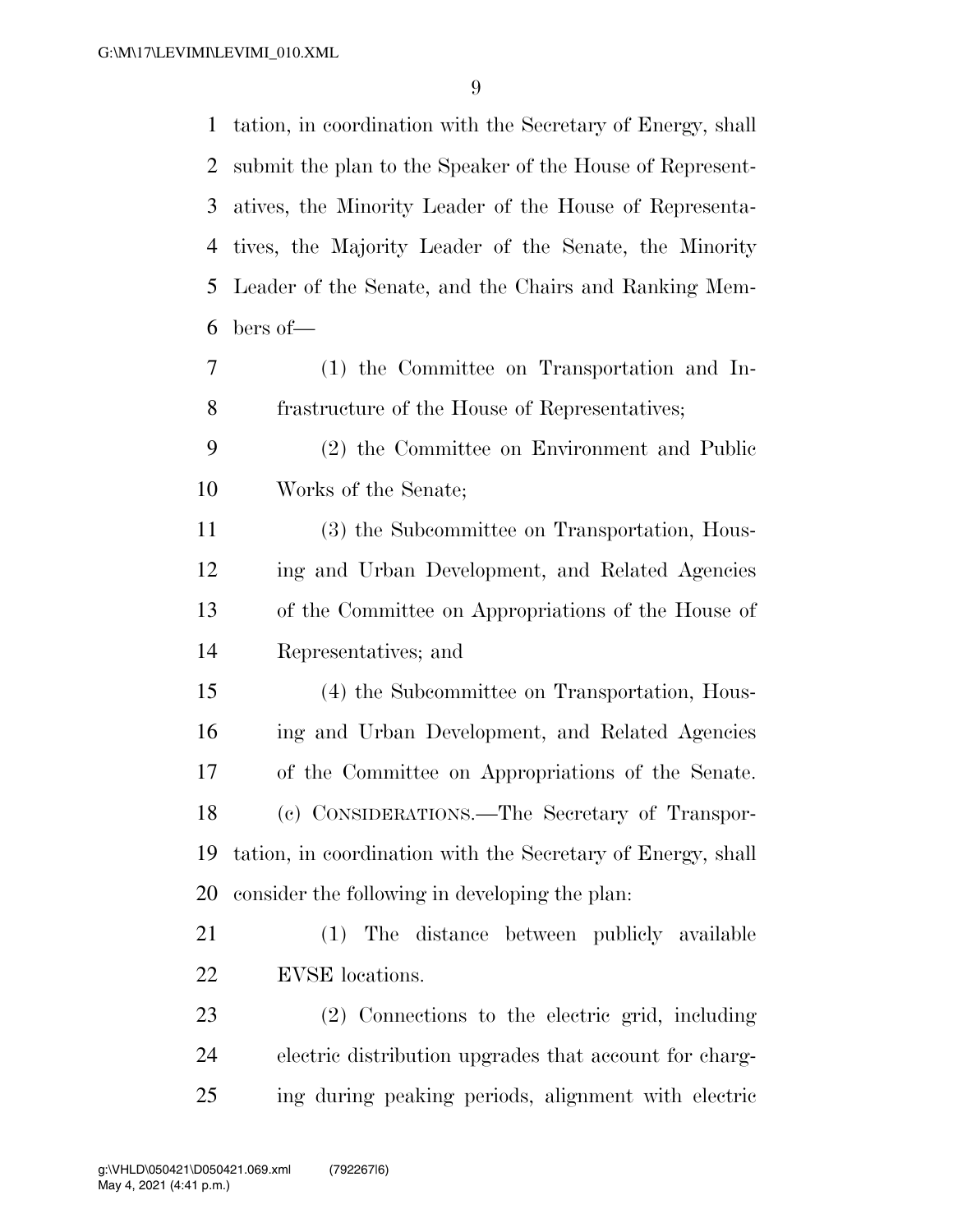distribution interconnection processes, and plans for 2 the use of renewable energy sources to power charg-ing and energy storage.

 (3) The ability to incorporate technologies not yet invented or technically feasible, or infrastructure that can allow the addition of new capabilities and functionalities as they become available.

 (4) The number of publicly available EVSE lo- cations needed in the network and the number of charging stations at each publicly available EVSE location, accounting for dense corridors where mul- tiple stations or a greater number of charging ports at the location are necessary and for rural corridors where special considerations will need to be made for less dense corridors that will still require publicly available EVSE placement.

 (5) The placement of publicly available EVSE within parking facilities and other locations, includ- ing recommendations for promoting efficient dwell times based on best practices.

 (6) The availability of onsite amenities for vehi- cle operators, including restrooms or food facilities. (7) The long-term operation and maintenance of publicly available EVSE, including consideration of the need for expanded capacity resulting from in-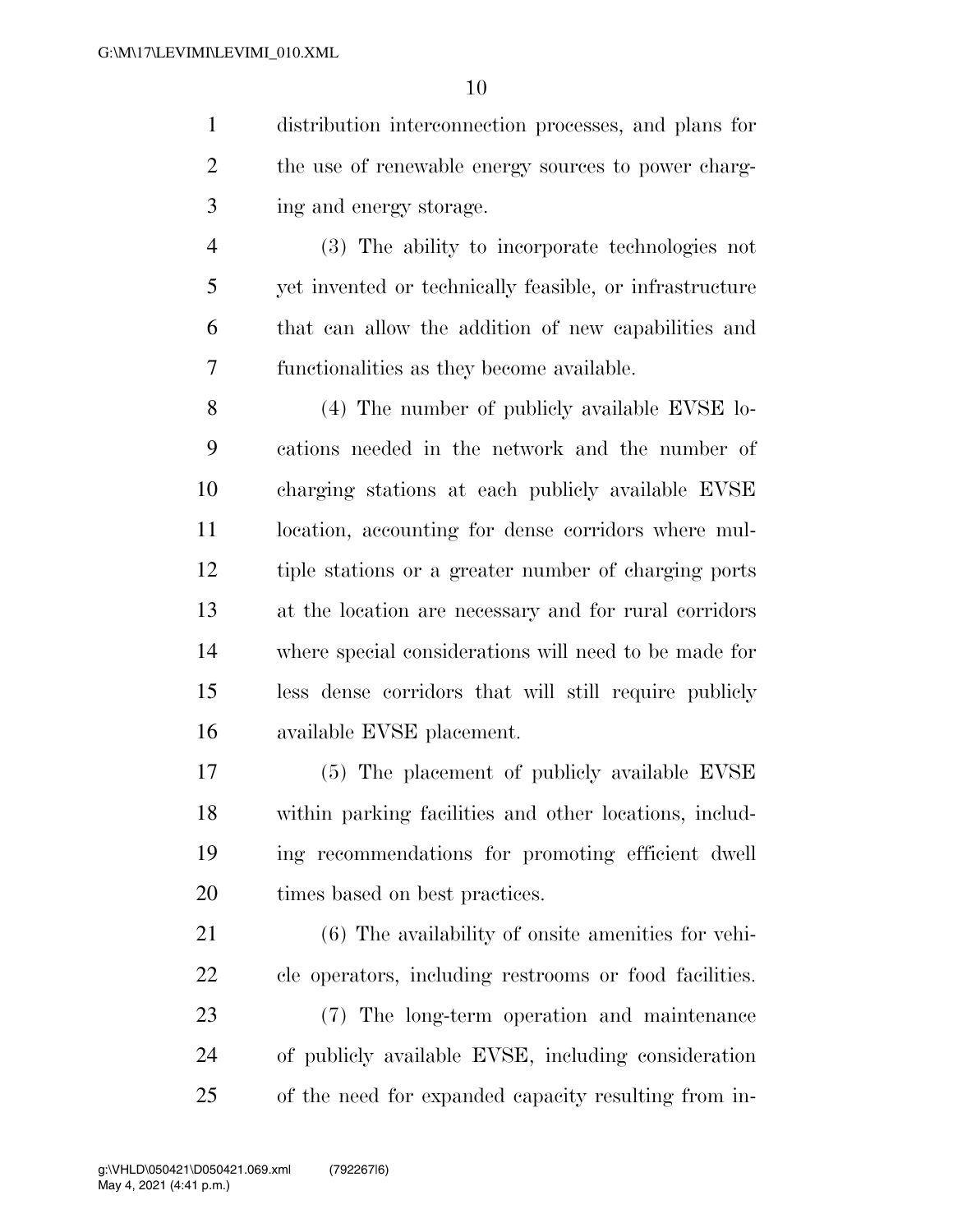|                | creasing demand into the future, to avoid stranded   |
|----------------|------------------------------------------------------|
| 2              | assets and protect the investment of public funds in |
| 3              | that infrastructure.                                 |
| $\overline{4}$ | (8) A maximum distance for publicly available        |
| 5              | EVSE placement off of eligible roads.                |
| 6              | (9) Existing private as well as national, State,     |
|                | local, Tribal, and territorial government electric   |

 charging infrastructure incentives and programs, in-cluding alternative fueling corridor networks.

 (10) Existing labor or labor-management orga- nizations that promote a skilled workforce to install publicly available EVSE with high standards for quality and safety.

 (11) Pricing transparency and payment options that encourages a consistent, reliable, secure, con- venient and equal access consumer charging and payment experience to all members of the public.

 (12) Publicly available EVSE placement and construction in or near frontline and vulnerable com- munities, provided such placements benefit such communities and does not harm or displace commu-nity members.

 (13) Adequate signage for users to identify publicly available EVSE that ensures uniformity in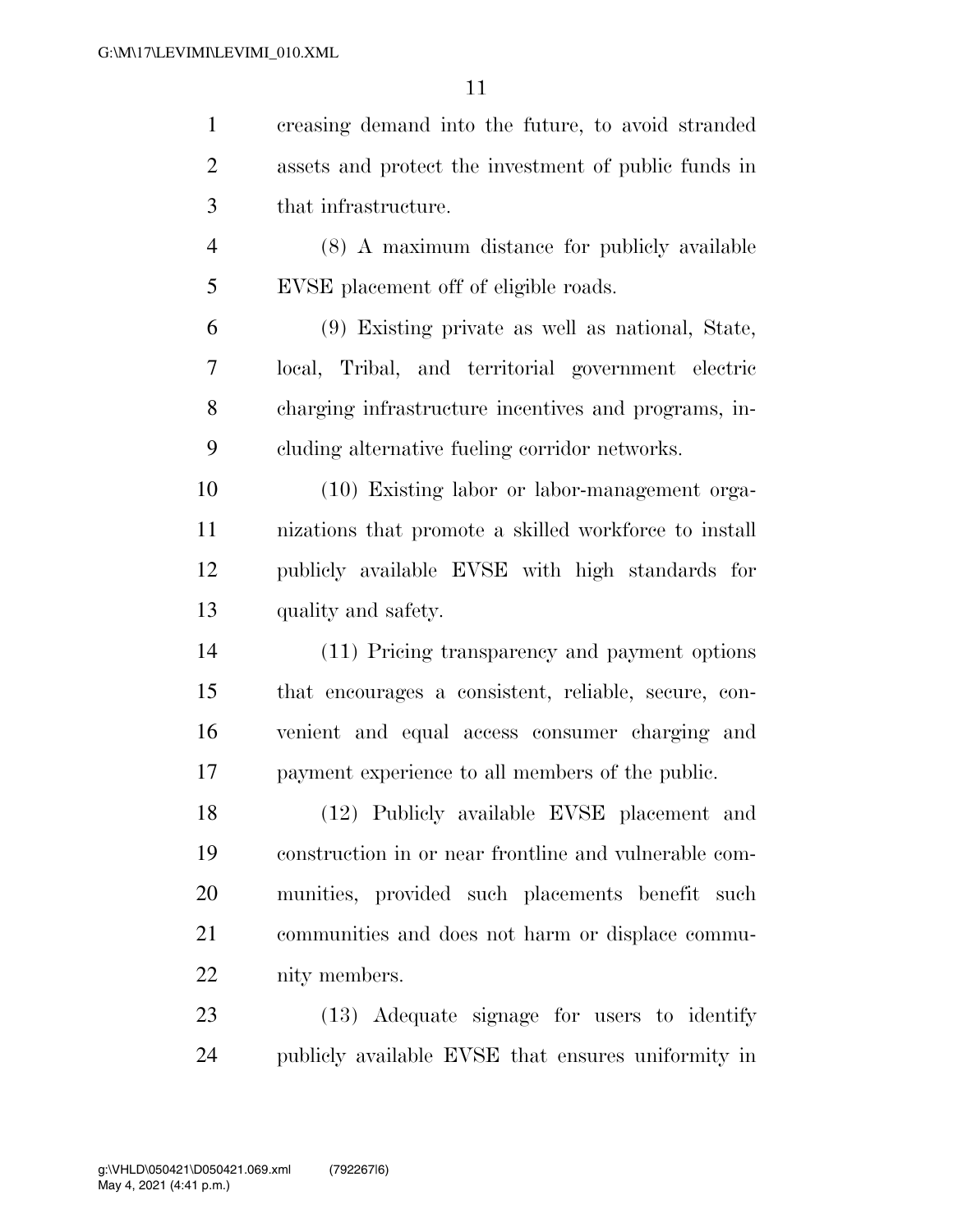| $\mathbf{1}$   | providing road users direction to publicly available       |
|----------------|------------------------------------------------------------|
| $\overline{2}$ | EVSE locations.                                            |
| 3              | (14) Existing EVSE investments, proposal or                |
| 4              | projects that are complementary towards the deploy-        |
| 5              | ment of publicly available EVSE under this Act are         |
| 6              | not precluded by plan development.                         |
| 7              | (d) CONSULTATIONS.—In developing the plan, the             |
| 8              | Secretary of Transportation, in coordination with the Sec- |
| 9              | retary of Energy, shall consult with stakeholders, includ- |
| 10             | ing the following:                                         |
| 11             | (1) Federal partners, including the Secretary of           |
| 12             | the Interior and the Administrator of the Environ-         |
| 13             | mental Protection Agency.                                  |
| 14             | (2) State, local, Tribal, and territorial govern-          |
| 15             | ments, including State air quality and utility regu-       |
| 16             | lators.                                                    |
| 17             | (3) Metropolitan planning organizations.                   |
| 18             | (4) Unionized labor groups.                                |
| 19             | Environmental and environmental justice<br>(5)             |
| 20             | organizations.                                             |
| 21             | (6) Automobile and truck manufacturers.                    |
| 22             | (7) Electric utilities.                                    |
| 23             | (8) Infrastructure providers.                              |
| 24             | (9) Technology providers.                                  |
| 25             | (10) Software and network services providers.              |
|                |                                                            |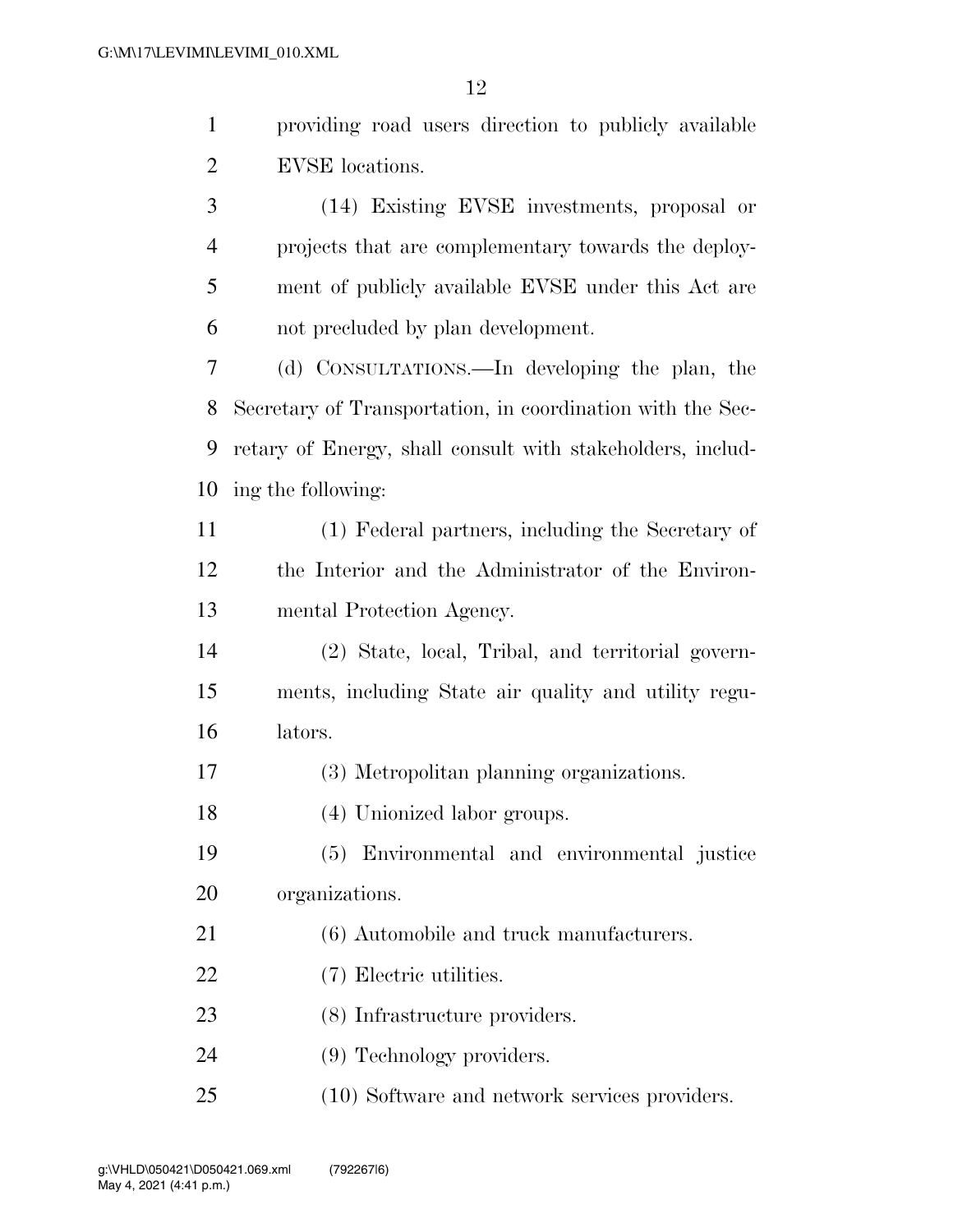| $\mathbf{1}$   | (11) Infrastructure construction and component              |
|----------------|-------------------------------------------------------------|
| $\overline{2}$ | parts suppliers.                                            |
| 3              | (12) Multi-State and regional entities.                     |
| $\overline{4}$ | (13) Fuel station owners and operators.                     |
| 5              | $(14)$ Fleet owners.                                        |
| 6              | $(15)$ Fleet managers.                                      |
| 7              | (16) Other relevant stakeholders as identified              |
| 8              | by the Secretary of Transportation.                         |
| 9              | SEC. 4. TRANSPORTATION RESEARCH BOARD REPORT ON             |
| 10             | FINANCING THE PLACEMENT OF ELECTRIC                         |
| 11             | <b>VEHICLE CHARGERS.</b>                                    |
| 12             | (a) IN GENERAL.—The Secretary of Transportation             |
| 13             | shall commission the Transportation Research Board of       |
| 14             | the National Academy of Sciences to conduct a study on      |
| 15             | options for financing the placement of publicly available   |
| 16             | EVSE along eligible roads that includes consideration of    |
| 17             | financial instruments, such as a revolving loan fund.       |
| 18             | (b) DEADLINE.—The Secretary shall submit to Con-            |
| 19             | gress the study commissioned under subsection (a) not       |
| 20             | later than 2 years after the date of enactment of this Act. |
| 21             | SEC. 5. ESTABLISHMENT OF NETWORK OF ELECTRIC VEHI-          |
| 22             | CLE CHARGERS ALONG ELIGIBLE ROADS.                          |
| 23             | (a) PLAN IMPLEMENTATION.—Not later than 5 years             |
| 24             | after the date of enactment of this Act, using the plan     |
| 25             | developed pursuant to section 3 and the recommendations     |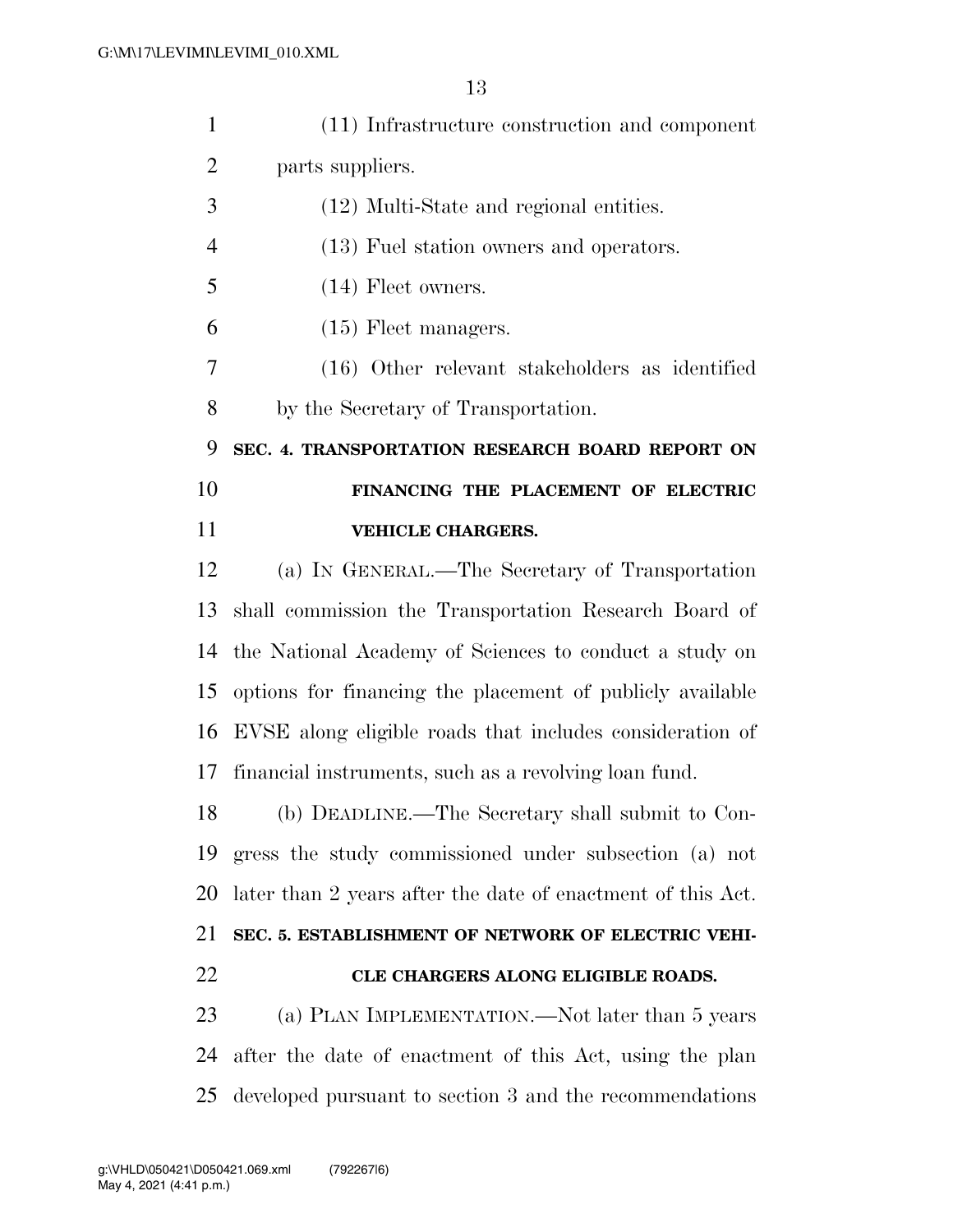in the report described in section 4, the Secretary of

|                | 2 Transportation and the Secretary of Energy shall com-    |
|----------------|------------------------------------------------------------|
| 3              | plete the establishment of a national network of publicly  |
| $\overline{4}$ | available EVSE.                                            |
| 5              | (b) CONSULTATIONS.—In implementing the plan, the           |
| 6              | Secretary of Transportation, in coordination with the Sec- |
| 7              | retary of Energy, shall consult with stakeholders, includ- |
| 8              | ing the following:                                         |
| 9              | (1) Federal partners, including the Secretary of           |
| 10             | the Interior and the Administrator of the Environ-         |
| 11             | mental Protection Agency.                                  |
| 12             | (2) State, local, Tribal, and territorial govern-          |
| 13             | ments, including state air quality and utility regu-       |
| 14             | lators.                                                    |
| 15             | (3) Metropolitan planning organizations.                   |
| 16             | (4) Unionized labor groups.                                |
| 17             | (5) Environmental and environmental justice                |
| 18             | organizations.                                             |
| 19             | (6) Automobile and truck manufacturers.                    |
| 20             | (7) Electric utilities.                                    |
| 21             | (8) Infrastructure providers.                              |
| 22             | (9) Technology providers.                                  |
| 23             | (10) Software and network services providers.              |
| 24             | (11) Infrastructure construction and component             |

parts suppliers.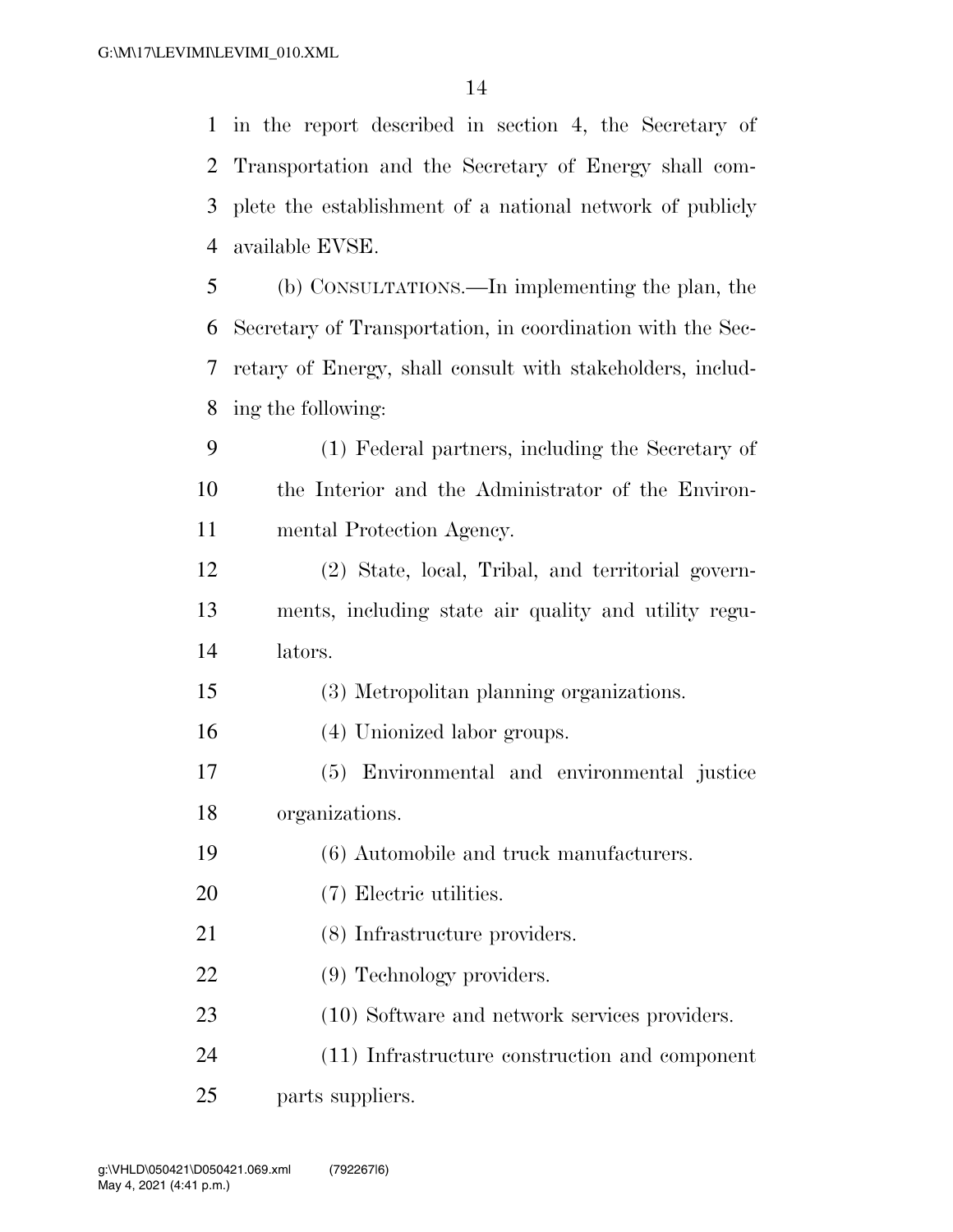(12) Multi-State and regional entities. (13) Fuel station owners and operators. (14) Fleet owners. 4 (15) Fleet managers. (16) Other relevant stakeholders as identified by the Secretary of Energy and Secretary of Trans- portation. (c) GRANT PROGRAM.— (1) ESTABLISHMENT.—Not later than 1 year after the date of enactment of this Act, the Sec- retary of Transportation shall establish a competi- tive grant program to award grants to eligible enti- ties to implement the plan developed in section 3 of this Act. (2) APPLICATIONS.—To be eligible to receive a grant under this subsection, an eligible entity shall submit to the Secretary of Transportation an appli- cation at such time, in such manner, and containing such information as the Secretary of Transportation shall require. (3) PRIORITY.—In selecting grant recipients, the Secretary of Transportation shall give priority to— (A) applications consistent with the plan developed pursuant to section 3 of this Act;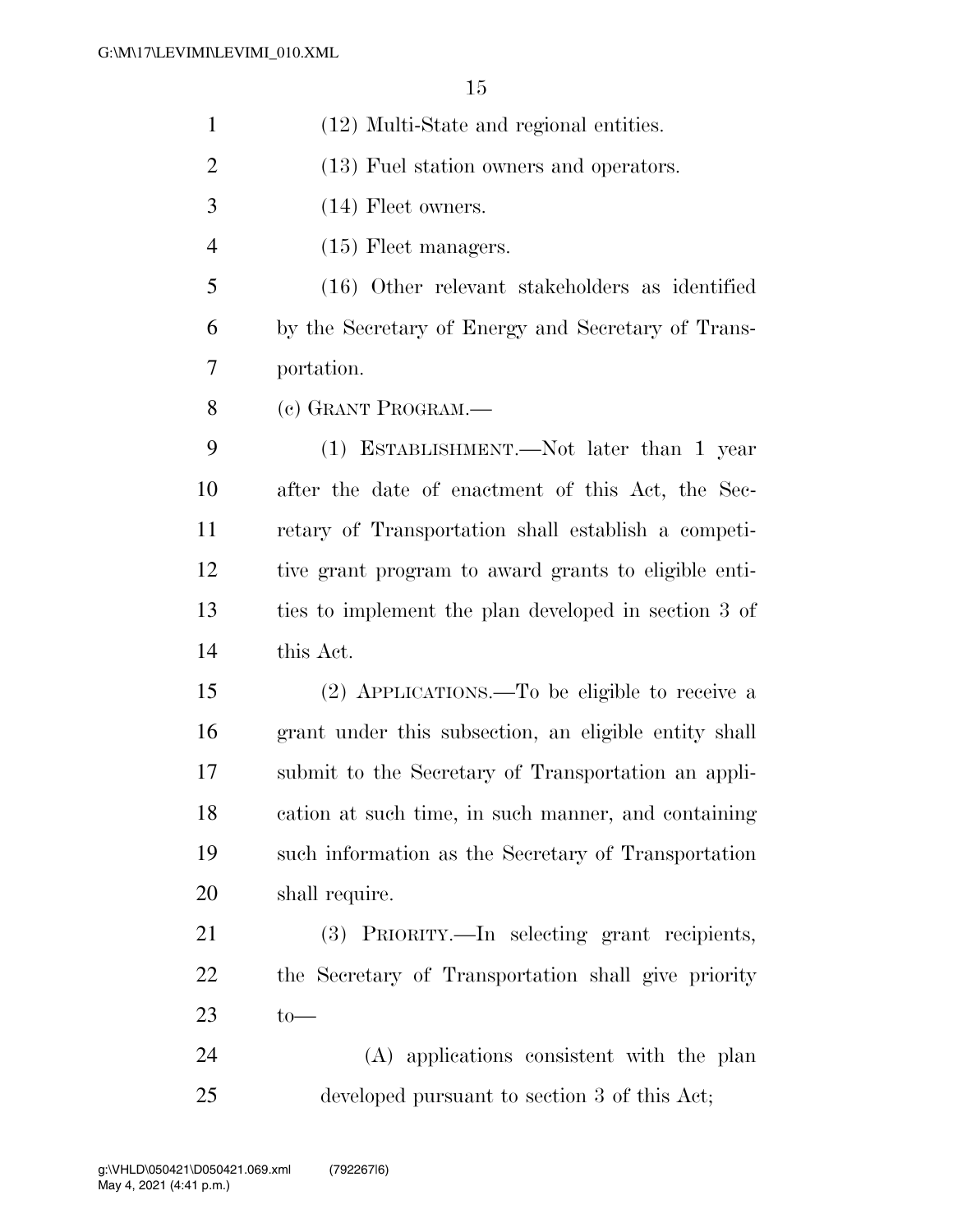| $\mathbf{1}$   | (B) applications located in or near—                 |
|----------------|------------------------------------------------------|
| $\overline{2}$ | (i) a frontline and vulnerable commu-                |
| 3              | nity; or                                             |
| $\overline{4}$ | (ii) an area identified as having dis-               |
| 5              | proportionately high adverse human health            |
| 6              | and environmental impacts on minority                |
| 7              | populations and low-income populations;              |
| 8              | and                                                  |
| 9              | (C) applications that specify priority em-           |
| 10             | ployment of workforce trained and certified by       |
| 11             | labor or joint labor-management organizations        |
| 12             | that promote a skilled workforce to install pub-     |
| 13             | licly available EVSE with high standards for         |
| 14             | quality and safety.                                  |
| 15             | (4) USE OF FUNDS.—An entity receiving a              |
| 16             | grant under this subsection shall only use the funds |
| 17             | in accordance with this paragraph to contract with   |
| 18             | a private entity for acquisition and installation of |
| 19             | publicly available EVSE that is directly related to  |
| 20             | the charging of light-, medium-, and heavy-duty ve-  |
| 21             | hicles.                                              |
| 22             | (5) FRONTLINE, VULNERABLE, AND DISADVAN-             |
| 23             | TAGED COMMUNITIES.—Of the total amounts made         |
| 24             | available to carry out the program for each fiscal   |
| 25             | year under this subsection, not less than 50 percent |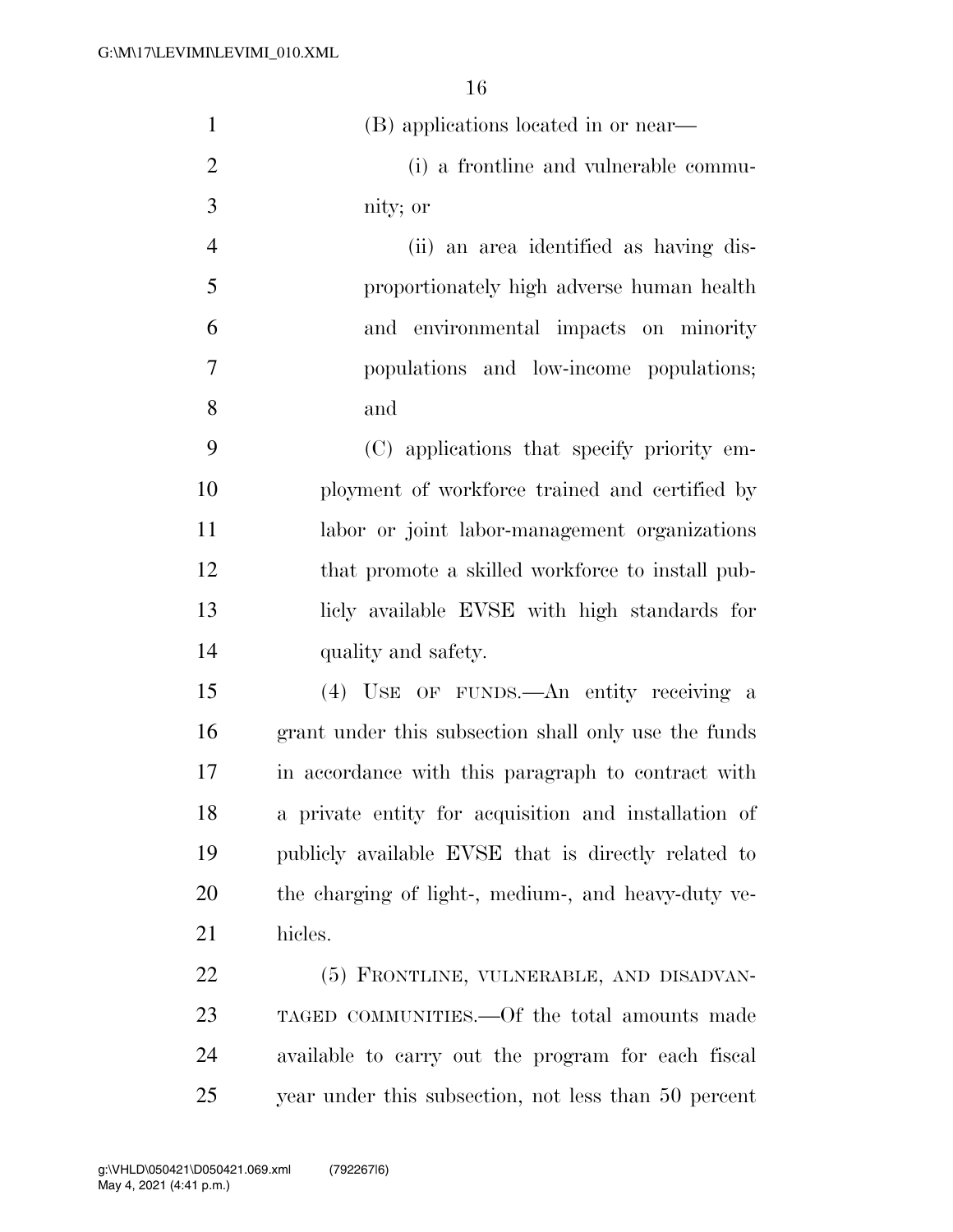| $\mathbf{1}$   | shall be used for eligible projects located in frontline, |
|----------------|-----------------------------------------------------------|
| $\overline{2}$ | vulnerable, and disadvantaged communities.                |
| 3              | $(6)$ ELIGIBLE ENTITY DEFINED.—In this sub-               |
| $\overline{4}$ | section, the term "eligible entity" means—                |
| 5              | $(A)$ a State;                                            |
| 6              | (B) a unit of local government;                           |
| 7              | $(C)$ a transit agency;                                   |
| 8              | (D) a port authority;                                     |
| 9              | (E) an Indian tribe (as such term is de-                  |
| 10             | fined in section 4 of the Indian Self-Determina-          |
| 11             | tion and Education Assistance Act (25 U.S.C.              |
| 12             | $5304$ );                                                 |
| 13             | $(F)$ a for-profit business enterprise or non-            |
| 14             | profit organization; and                                  |
| 15             | (G) a group of entities described in sub-                 |
| 16             | paragraphs $(A)$ through $(F)$ .                          |
| 17             | REQUIREMENTS.—The following requirements<br>(d)           |
| 18             | apply with respect to the construction of new publicity   |
| 19             | available EVSE along eligible roads:                      |
| 20             | CHARGING<br>(1)<br><b>INFRASTRUCTURE</b><br>PLACE-        |
| 21             | MENT.—The distance between publicly available             |
| 22             | EVSE shall be such that—                                  |
| 23             | $(A)$ a light-, medium-, and heavy-duty elec-             |
| 24             | tric vehicle driver starting at any point along an        |
| 25             | eligible road in the continental United States            |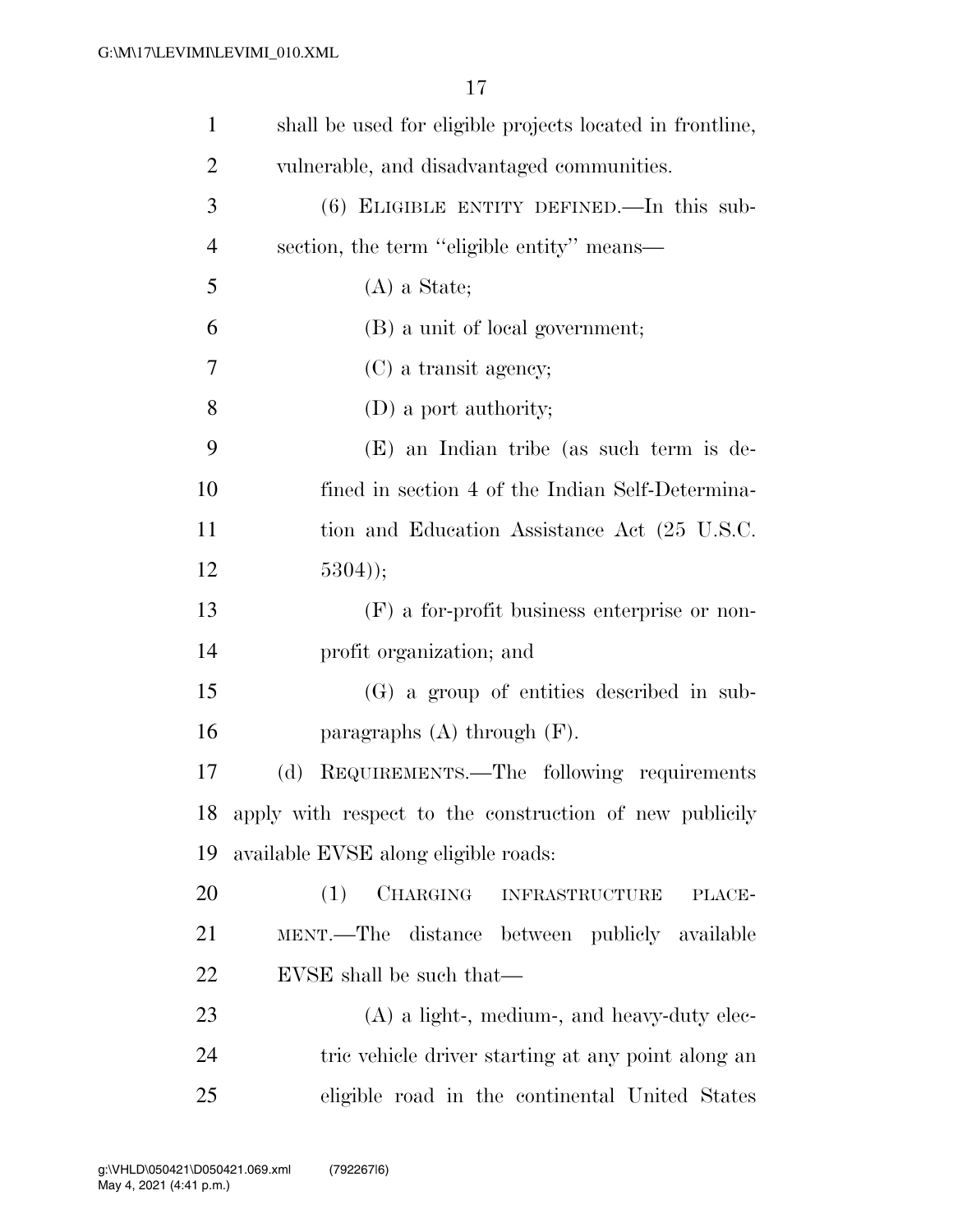| $\mathbf{1}$   | can drive to any other point along an eligible     |
|----------------|----------------------------------------------------|
| $\overline{2}$ | road within the continental United States with-    |
| 3              | out running out of charging power; and             |
| $\overline{4}$ | (B) a light-, medium-, and heavy-duty elec-        |
| 5              | tric vehicle driver starting at any point along an |
| 6              | eligible road within Hawaii, Alaska, or Puerto     |
| $\tau$         | Rico can drive to any other point along an eligi-  |
| 8              | ble within that same State or territory without    |
| 9              | running out of charging power.                     |
| 10             | $(2)$ CHARGING SPEED.—                             |
| 11             | (A) IN GENERAL.—Charging speed min-                |
| 12             | imum standards maybe set by the Secretary of       |
| 13             | Transportation and evaluated every 2 years         |
| 14             | until the feasible speed of charging standard      |
| 15             | meets or exceeds the equivalency of average in-    |
| 16             | ternal combustion vehicle refueling times.         |
| 17             | (B) UPDATE.—The Secretary of Transpor-             |
| 18             | tation may update the minimum standards set        |
| 19             | under subparagraph (1) after an evaluation de-     |
| 20             | scribed in such subparagraph. In evaluating        |
| 21             | and developing updates to the minimum stand-       |
| 22             | ards set under subparagraph (1), the Secretary     |
| 23             | of Transportation and the Secretary of Energy      |
| 24             | also consider how updated minimum<br>shall         |
| 25             | standards—                                         |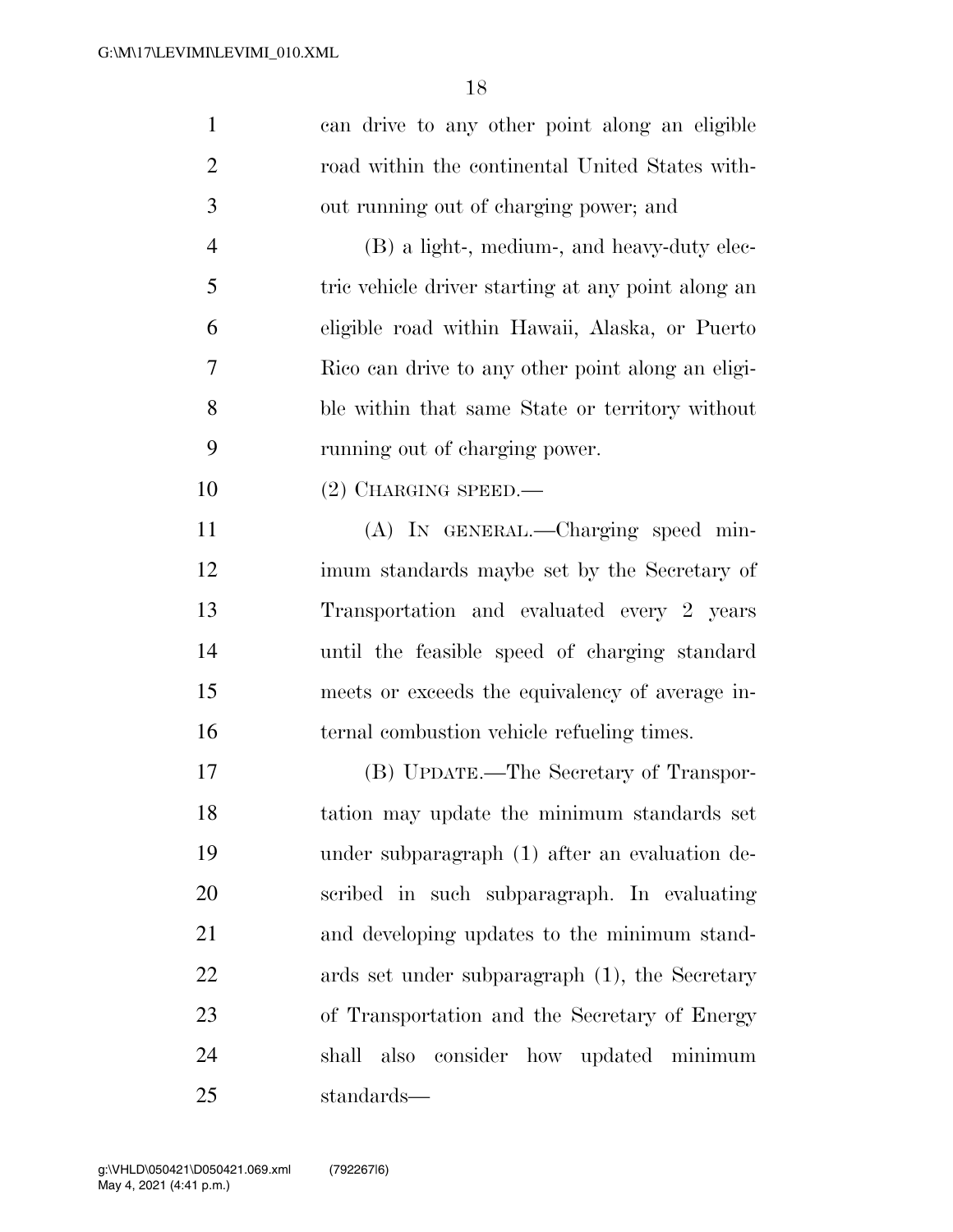| $\mathbf{1}$   | (i) impact the electric grid;                            |
|----------------|----------------------------------------------------------|
| $\overline{2}$ | (ii) impact the cost to operate<br>a                     |
| 3              | charging station; and                                    |
| $\overline{4}$ | (iii) other criteria as determined by                    |
| 5              | the Secretary of Transportation and Sec-                 |
| 6              | retary of Energy.                                        |
| 7              | (3)<br>INTEROPERABILITY.—Federal funds pro-              |
| 8              | vided by this Act may not be used to construct any       |
| 9              | publicly available EVSE that has the ability to serve    |
| 10             | vehicle produced by only one vehicle manufacturer.       |
| 11             | (4) AGREEMENT TO MAINTAIN.—Each recipient                |
| 12             | of support under this section shall enter into an        |
| 13             | agreement with the Secretary to maintain the pub-        |
| 14             | licly available EVSE for not less than 5 years after     |
| 15             | the date on which the eligible entity receive support.   |
| 16             | (5) PAYMENT METHODS.—Payment methods                     |
| 17             | are implemented that ensure secure, convenient, fair,    |
| 18             | and equal access, such as with credit card readers       |
| 19             | and the display of toll-free calling information for     |
| 20             | eredit card payment or support, as well as the pro-      |
| 21             | tection of personal privacy and cybersecurity.           |
| 22             | (6) PROVISION OF INFORMATION.—Information                |
| 23             | on publicly available EVSE location, station operator    |
| 24             | contact information, number of simultaneous refuel-      |
| 25             | ing positions, pricing, and real-time availability shall |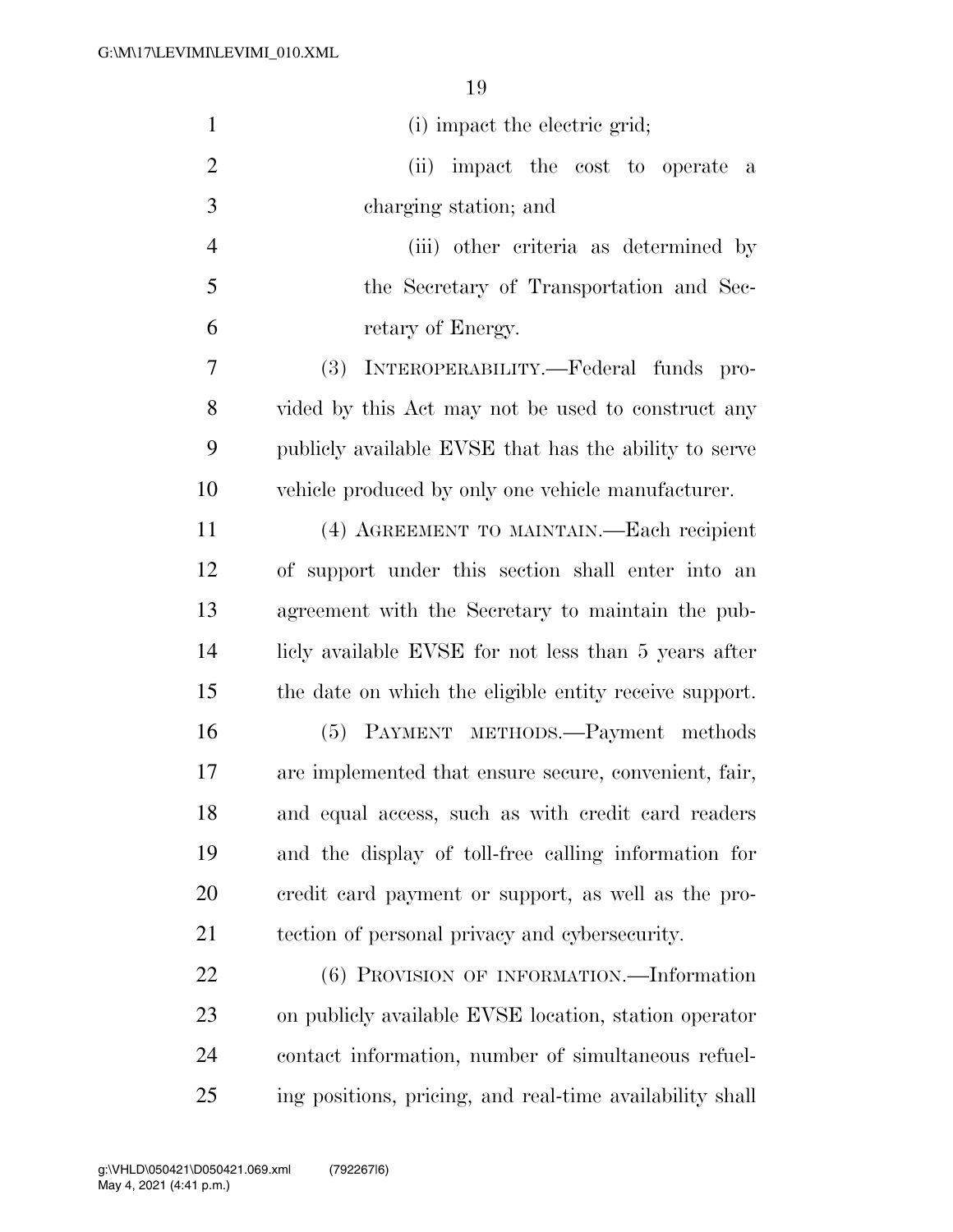| $\mathbf{1}$   | be made publicly available and easily accessible, in- |
|----------------|-------------------------------------------------------|
| $\overline{2}$ | cluding through applicable mapping applications.      |
| 3              | (7) ADA.—Publicly available EVSE shall be ac-         |
| $\overline{4}$ | essible in compliance with the Americans with Dis-    |
| 5              | abilities Act of 1990 (42 U.S.C. 12101 et seq.).      |
| 6              | (8)<br>BUY AMERICA AND WAGE<br>REQUIRE-               |
| 7              | MENTS.                                                |
| 8              | (A) BUY AMERICA.—The construction of                  |
| 9              | publicly available EVSE shall prioritize the          |
| 10             | need for high domestic content by observing the       |
| 11             | following Buy America provisions:                     |
| 12             | (i) None of the funds appropriated or                 |
| 13             | otherwise made available by this Act may              |
| 14             | be used for a project for the construction,           |
| 15             | alteration, maintenance, or repair of pub-            |
| 16             | licly available EVSE unless all of the iron,          |
| 17             | steel, and manufactured goods used in the             |
| 18             | project are produced in the United States.            |
| 19             | (ii) Clause (i) shall not apply in any                |
| 20             | case or category of cases in which the head           |
| 21             | of the Federal department or agency in-               |
| 22             | volved finds that—                                    |
| 23             | (I) applying clause (i) would be                      |
| 24             | inconsistent with the public interest;                |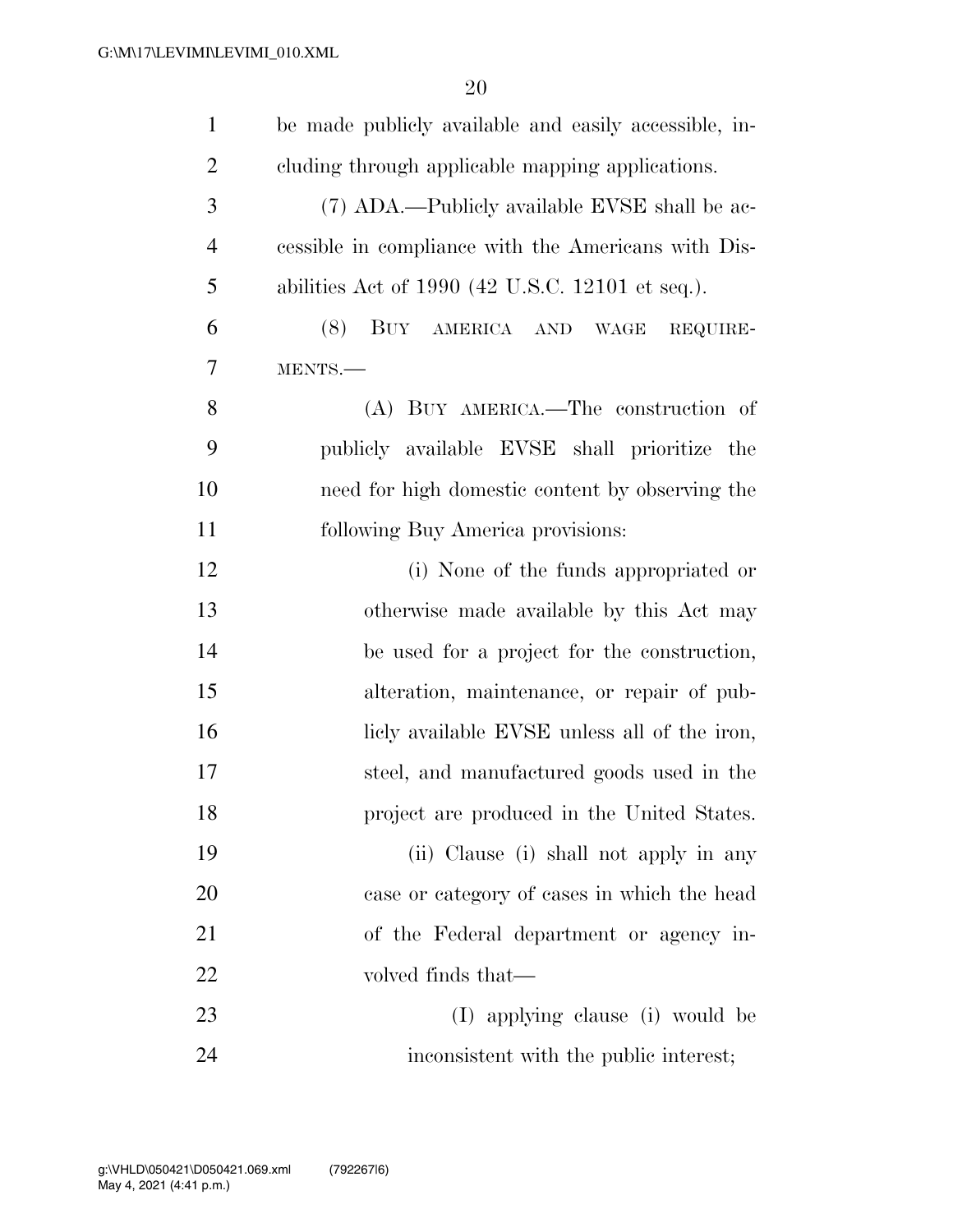| $\mathbf{1}$   | (II) iron, steel, and the relevant             |
|----------------|------------------------------------------------|
| $\overline{2}$ | manufactured goods are not produced            |
| 3              | in the United States in sufficient and         |
| $\overline{4}$ | reasonably available quantities and of         |
| 5              | a satisfactory quality; or                     |
| 6              | (III) inclusion of iron, steel, and            |
| 7              | manufactured goods produced in the             |
| 8              | United States will increase the cost of        |
| 9              | an overall project by more than 25             |
| 10             | percent.                                       |
| 11             | (iii) If the head of a Federal depart-         |
| 12             | ment or agency determines that it is nec-      |
| 13             | essary to waive the application of this sub-   |
| 14             | paragraph based on a finding under sub-        |
| 15             | paragraph $(B)$ , the head of the department   |
| 16             | or agency shall publish in the Federal Reg-    |
| 17             | ister a detailed written justification as to   |
| 18             | why the provision is being waived.             |
| 19             | (iv) This paragraph shall be applied in        |
| 20             | a manner consistent with United States         |
| 21             | obligations under international agreements.    |
| 22             | <b>WAGE</b><br>RATE REQUIREMENT.—The<br>(B)    |
| 23             | Secretary of Transportation and the Secretary  |
| 24             | of Energy shall require that each recipient of |
| 25             | support under this section provide reasonable  |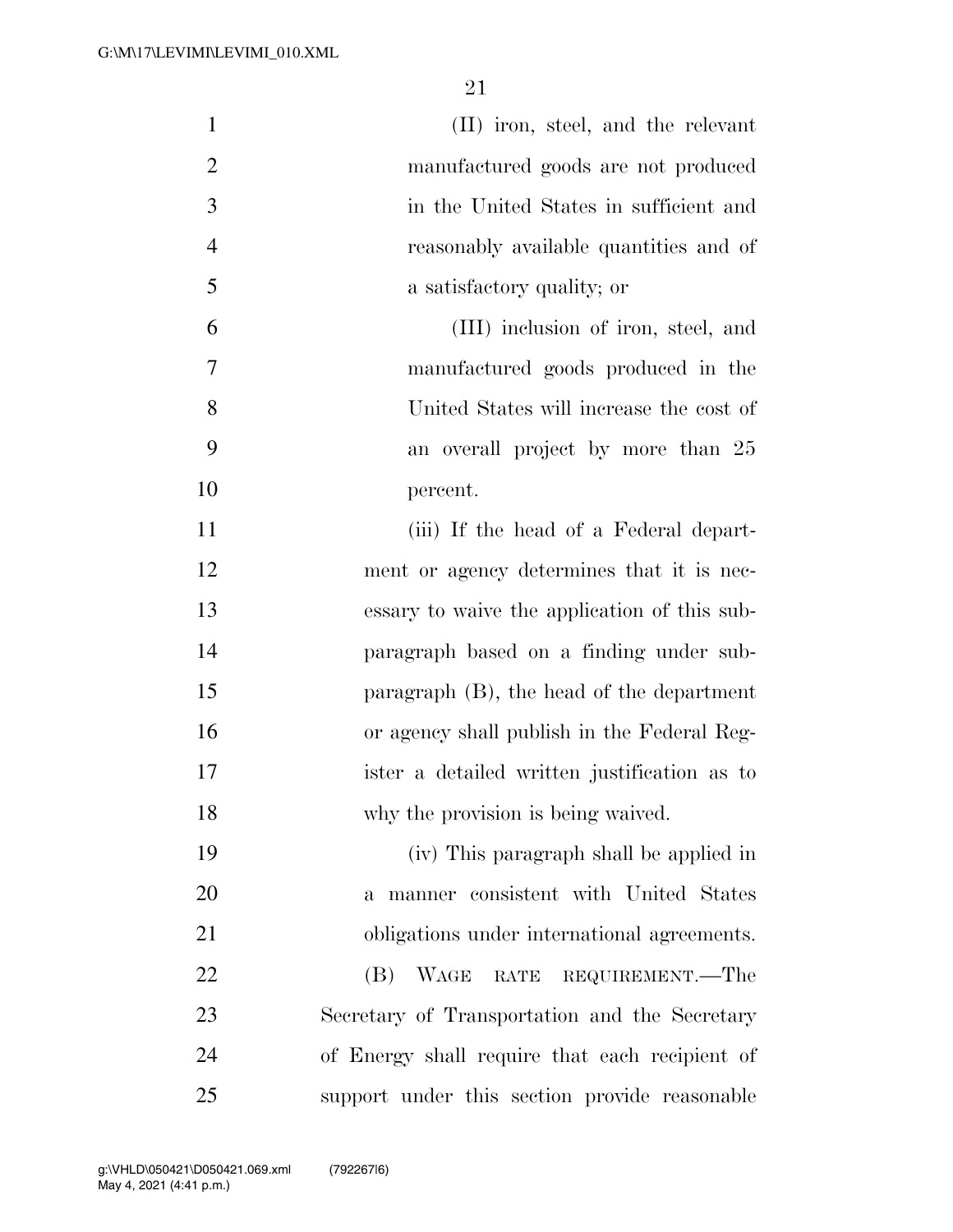| $\mathbf{1}$   | assurance that all laborers and mechanics em-     |
|----------------|---------------------------------------------------|
| $\overline{2}$ | ployed in the performance of the project for      |
| 3              | which the assistance is provided, including       |
| $\overline{4}$ | those employed by contractors, subcontractors,    |
| 5              | or manufacturers of publicly available EVSE,      |
| 6              | will be paid wages at rates not less than those   |
| 7              | prevailing on similar work in the locality as de- |
| 8              | termined by the Secretary of Labor in accord-     |
| 9              | ance with subchapter IV of chapter 31 of part     |
| 10             | A of subtitle II of title 40, United States Code  |
| 11             | (commonly referred to as the "Davis-Bacon"        |
| 12             | $\text{Act}^{\prime\prime}$ .                     |
| 13             | (C)<br>NEUTRALITY TOWARD<br>ORGANIZED             |
| 14             | LABOR.—All contractors and subcontractors in      |
| 15             | the performance of a project receiving support    |
| 16             | under this Act shall have—                        |
| 17             | (i) an explicit policy of neutrality with         |
| 18             | regard to-                                        |
| 19             | (I) labor organizing for the em-                  |
| 20             | ployees of the entity, contractor or              |
| 21             | subcontractor employed in the per-                |
| 22             | formance of the eligible project; and             |
| 23             | (II) such employees' choice to                    |
| 24             | form and join labor organizations;                |
| 25             | (ii) policies that require—                       |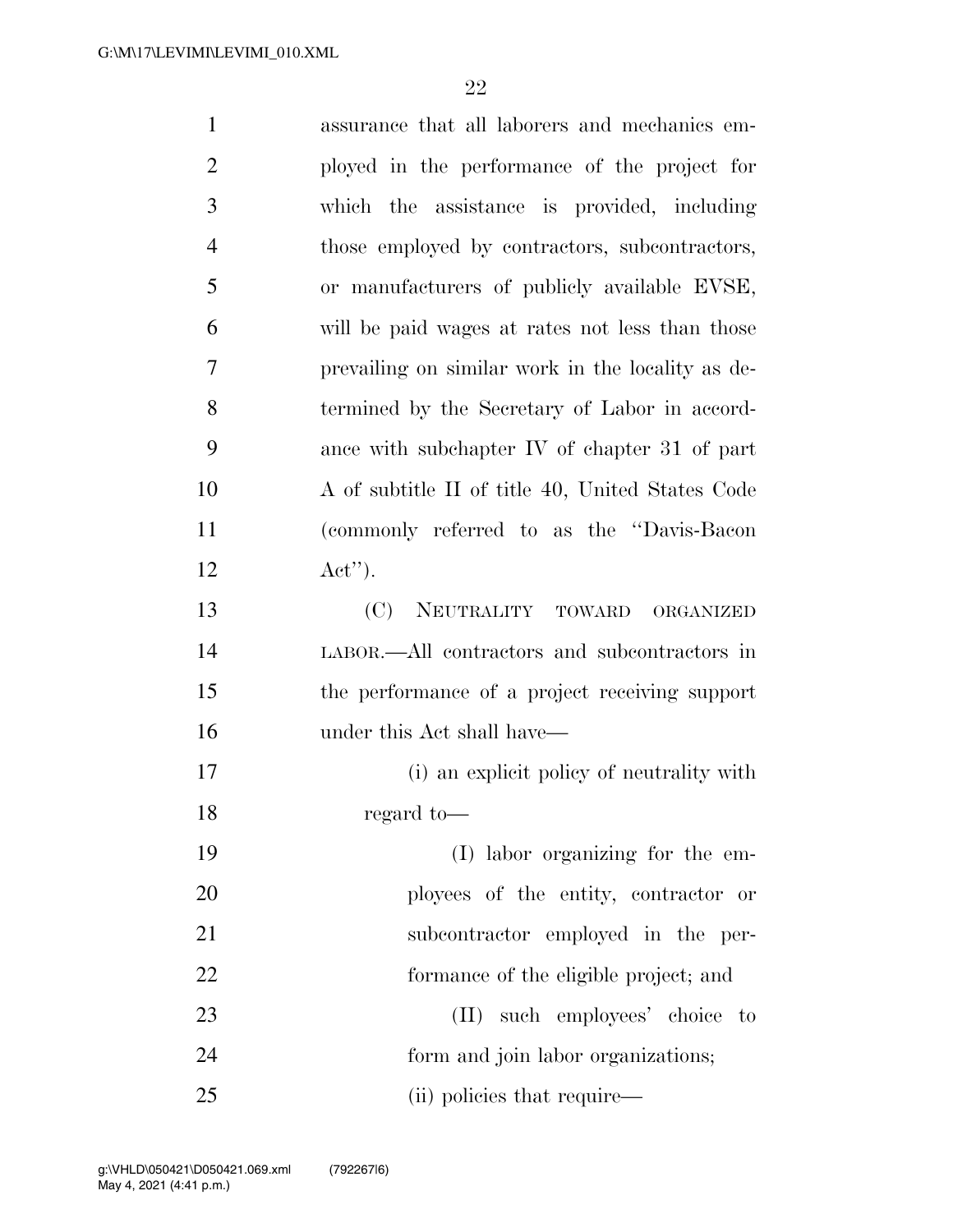| $\mathbf{1}$   | (I) the posting and maintenance                     |
|----------------|-----------------------------------------------------|
| $\overline{2}$ | of notices in the workplace to such                 |
| 3              | employees of their rights under the                 |
| $\overline{4}$ | National Labor Relations Act (29)                   |
| 5              | U.S.C. $151$ et seq.); and                          |
| 6              | (II) that such employees are, at                    |
| 7              | the beginning of their employment in                |
| 8              | performance of the eligible<br>the                  |
| 9              | project, provided notice and informa-               |
| 10             | tion regarding the employees' rights                |
| 11             | under such Act.                                     |
| 12             | (D) PREFERENCE FOR LOCAL HIRING.                    |
| 13             | The contractor or subcontractor shall have ex-      |
| 14             | plicit policies that provide a preference for local |
| 15             | hiring, consistent with applicable Federal law      |
| 16             | and subject to rules issued by the Secretary of     |
| 17             | Labor.                                              |
| 18             | (E) EMPLOYEE CLASSIFICATION.—All con-               |
| 19             | tractors and subcontractors in the performance      |
| 20             | of a project receiving support under this Act,      |
| 21             | shall consider an individual performing any         |
| 22             | service in such performance as an employee          |
| 23             | (and not an independent contractor) of the enti-    |
| 24             | ty, contractor, or subcontractor, respectively,     |
| 25             | unless—                                             |